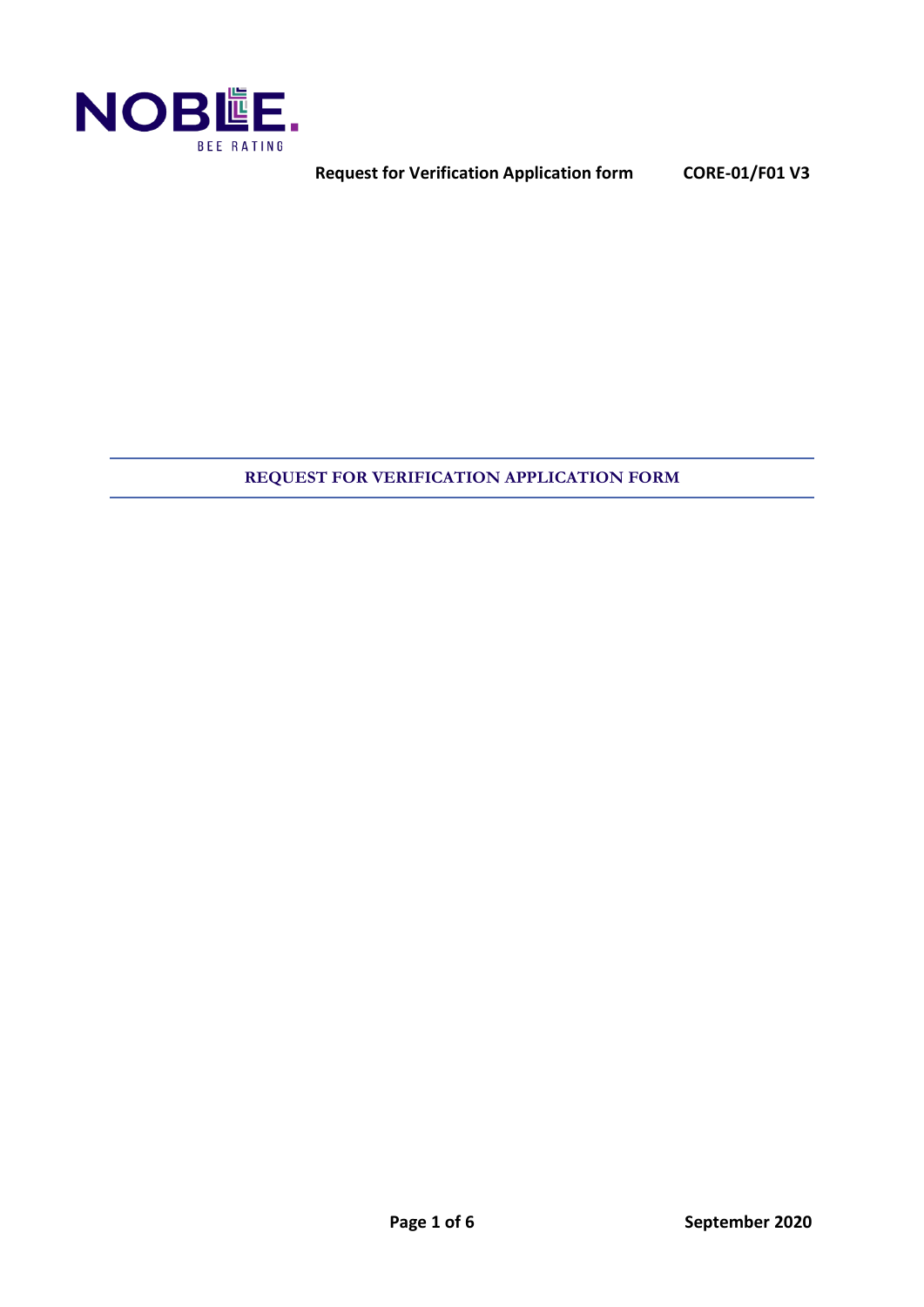

### **Executive Summary**

Noble is a rating agency located in Houghton Estate, Johannesburg South Africa. We are currently a level two (2) contributor to B-BBEE and have a black ownership of 70%. We are a rating agency that delivers professional and audits with integrity and accuracy. The estimated time for verification is one to four weeks from date of engagement, depending on whether supporting evidence are received timeously by the client. Our rating process is as shown below;

#### **Our Rating Process**

**Noble BEE Rating follows the following process in the verification cycle after we have completed the engagement**

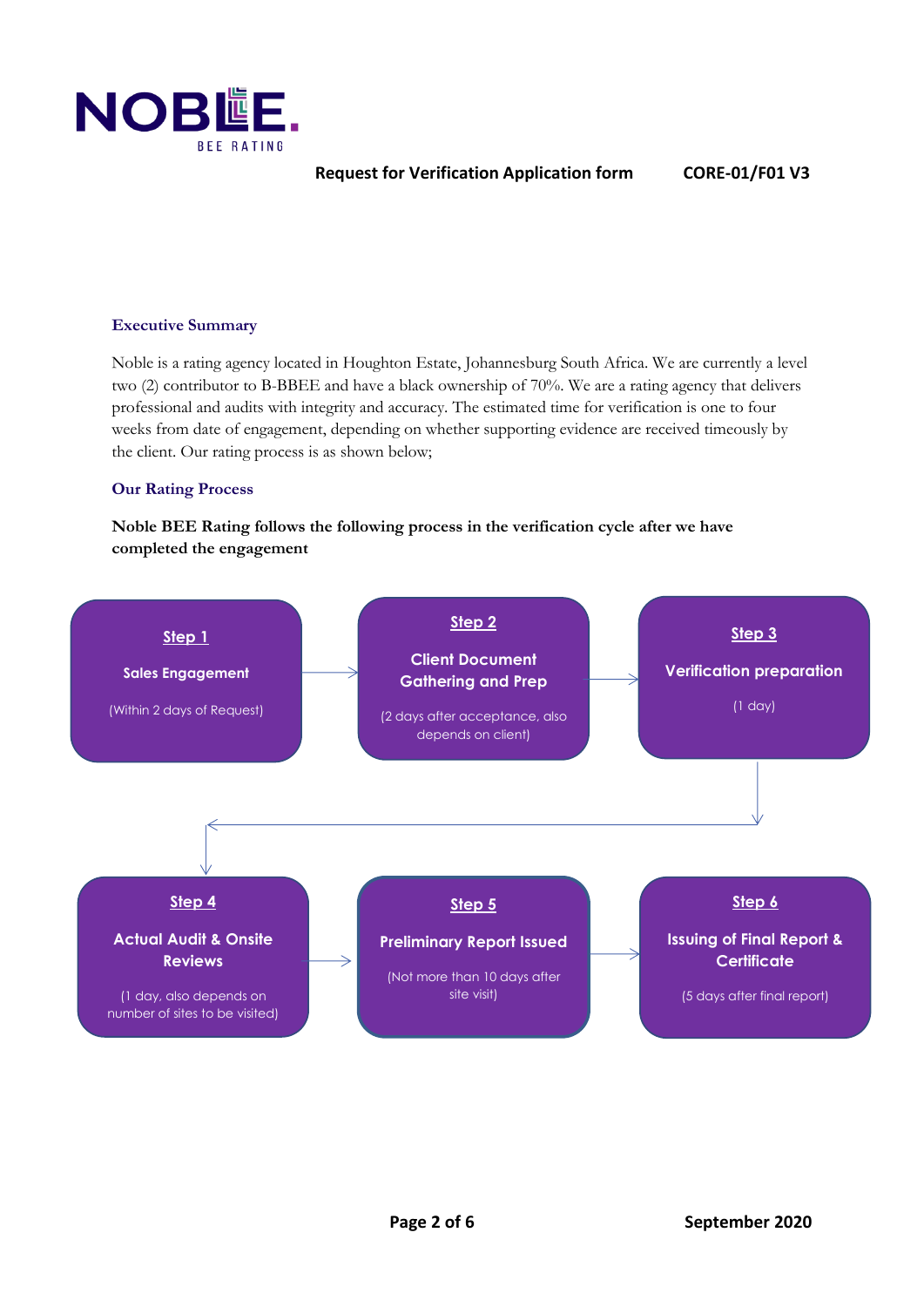

### **Request for Verification Application form CORE-01/F01 V3**

Sales Engagement: Noble conducts a first meeting or telephonically to explain its procedures and what the process will entail. This will also be an introductory meeting of the Noble team.

**Client Document gathering and preparation**: This step will involve the collation of information by the client as discussed in step 1

**Verification Preparation** To ensure that you are properly prepared for the actual verification a preparatory session will be arranged to help you understand the scorecard and all the information requirements for the audit. This can be done telephonic or onsite. It must be noted that the client's needs dictate the process so Noble will try to meet each client's needs

**Site Audit**- Upon readiness of the client a site visit will be set up and Noble analyst will be allocated to do verification at the client's premises of BEE claim made by the client. This includes but not limited to sampling monetary claims, shareholders, directors, and staff interviews

**Preliminary Report** - Noble endeavours to ensure all draft reports for clients are issued within two – ten working days depending on the size of client. The Technical Signatory reviews all files within this period and draft issued on his acceptance on report from analyst and this is to ensure that if the Noble processes were followed in conducting the verification, correct application of the applicable scorecard and , if sufficient evidence was obtained and the accuracy of the calculations.

Client is given five days to respond with acceptance or appeal of their score.

**Issuing of final report and certificate** – On acceptance and payment of balance owing, Noble will issue final report.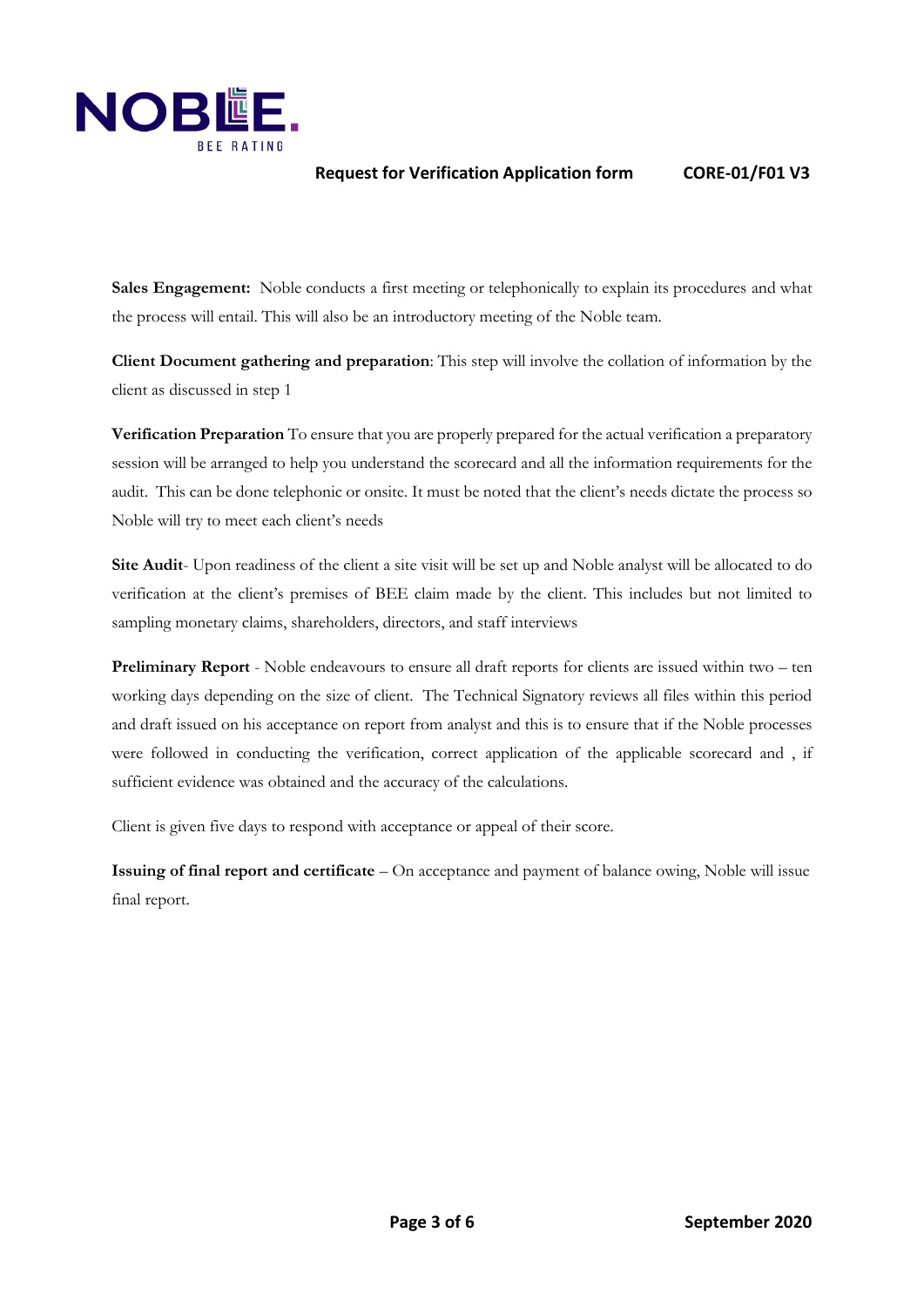

### INFORMATION REQUIREMENT

### **1. Entity Details**

| Company Name                                                   |  |
|----------------------------------------------------------------|--|
| Trading name                                                   |  |
| Type of entity                                                 |  |
| Company Registration Number                                    |  |
| Vat Number                                                     |  |
| Sector / Industry company operates in                          |  |
| Do you have subsidiaries who will be rated as a consolidation? |  |
| Number and Location of subsidiaries                            |  |
| Industry of each subsidiary                                    |  |
| Name of company representative                                 |  |
| Company Address                                                |  |
| Telephone Number                                               |  |
| Email Address                                                  |  |
| Revenue for the financial year being rated                     |  |
| Total Number of permanent staff                                |  |

#### **2. General Information**

 Were the services of an external BEE consultant utilised in the last four years? (If so, please . provide the name provide name of such consultant**?**

If "Yes" to the above. – has the consultant promised or implied that verification with Noble would be simpler, faster and/or less expensive?

Is this your first verification with Noble? \_\_\_\_\_\_\_\_\_\_\_\_\_\_\_\_\_\_\_\_\_\_\_\_\_\_\_\_\_\_\_

*(If you had a previous verification which was not from Noble, please provide a copy of the verification report issue*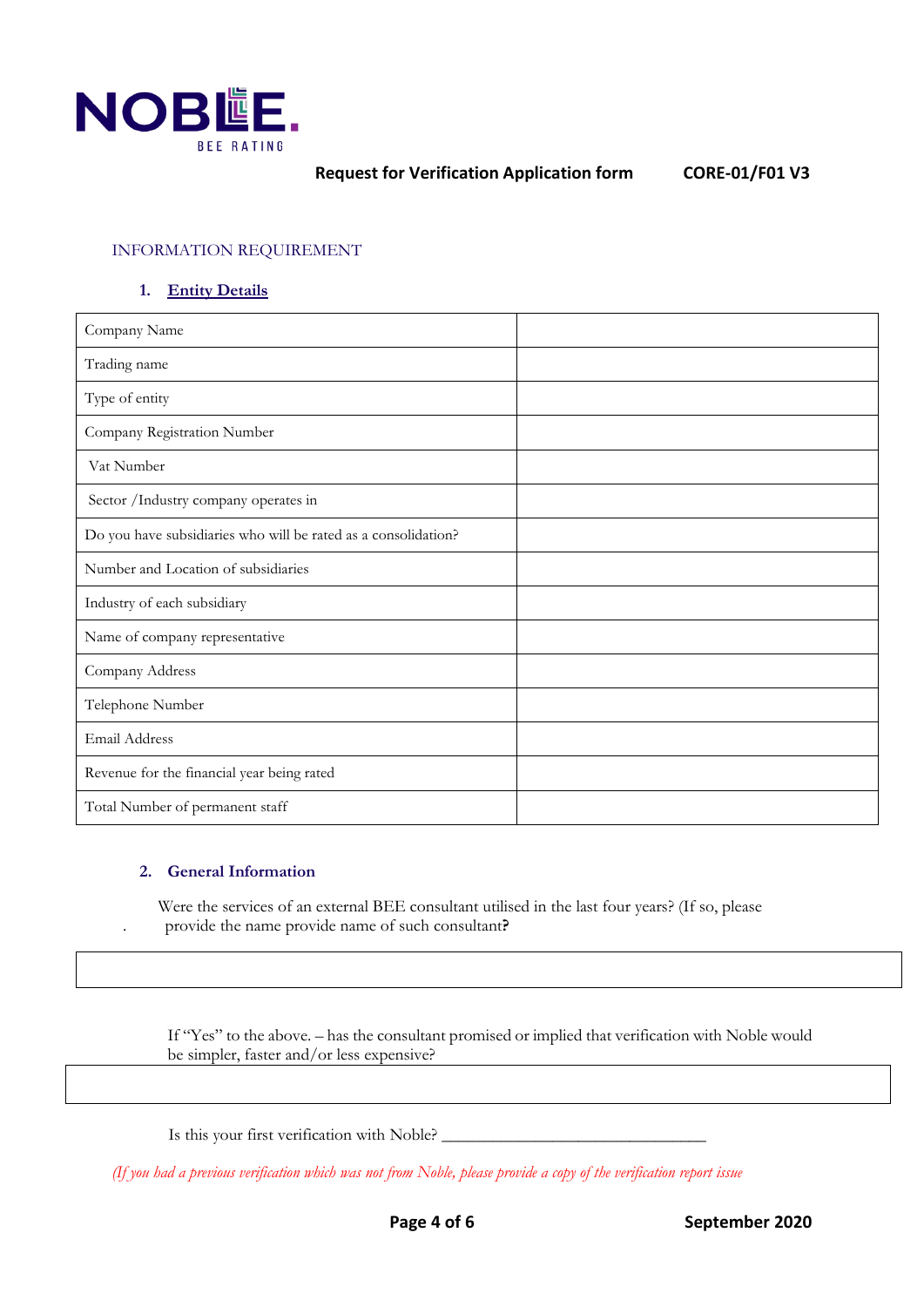

**3. Declaration**

Name:

Designation:

I acknowledge that:

- 1. I have authority to engage Noble for a BBBEE verification for the measured entity
- 2. The information is, to the best of my knowledge, true and accurate
- 3. The verification agency shall conform to the verification process as indicated.
- 4. The information provided to Noble is complete. Only the information that has been provided as at the date of the verification visit will be considered by Noble in awarding the Generic / QSE verification. Any additional information submitted post the date of the verification visit (excluding the 5day query period thereafter) will not be taken into consideration. An appeal must be based on interpretation issues between the measured entity and Noble, and not on additional information submitted.
- 5. The formal appeals process is limited to a period of five (5) working days. If Noble is not notified regarding any suggested amendments within that period (taking into account the provisions of clause 4 above) the final verification shall remain as-is, a verification certificate shall be issued and any outstanding payment to Noble shall become due and payable prior to delivery of such documents.
- 6. The equity ownership claimed is in accordance with the conditions prescribed.
- 7. If information is found to be incorrect, Noble may, in addition to any other remedy, cancel the entity's verification status and circulate & publicize the nature of the contravention and the changes on the verification status of the entity to all potential users.
- 8. I am not aware of any conflict of interest that may arise by commissioning Noble to carry out the verification of the entity. Written notification will be sent to Noble should any come to light, and Noble shall handle this as per their internal policy.